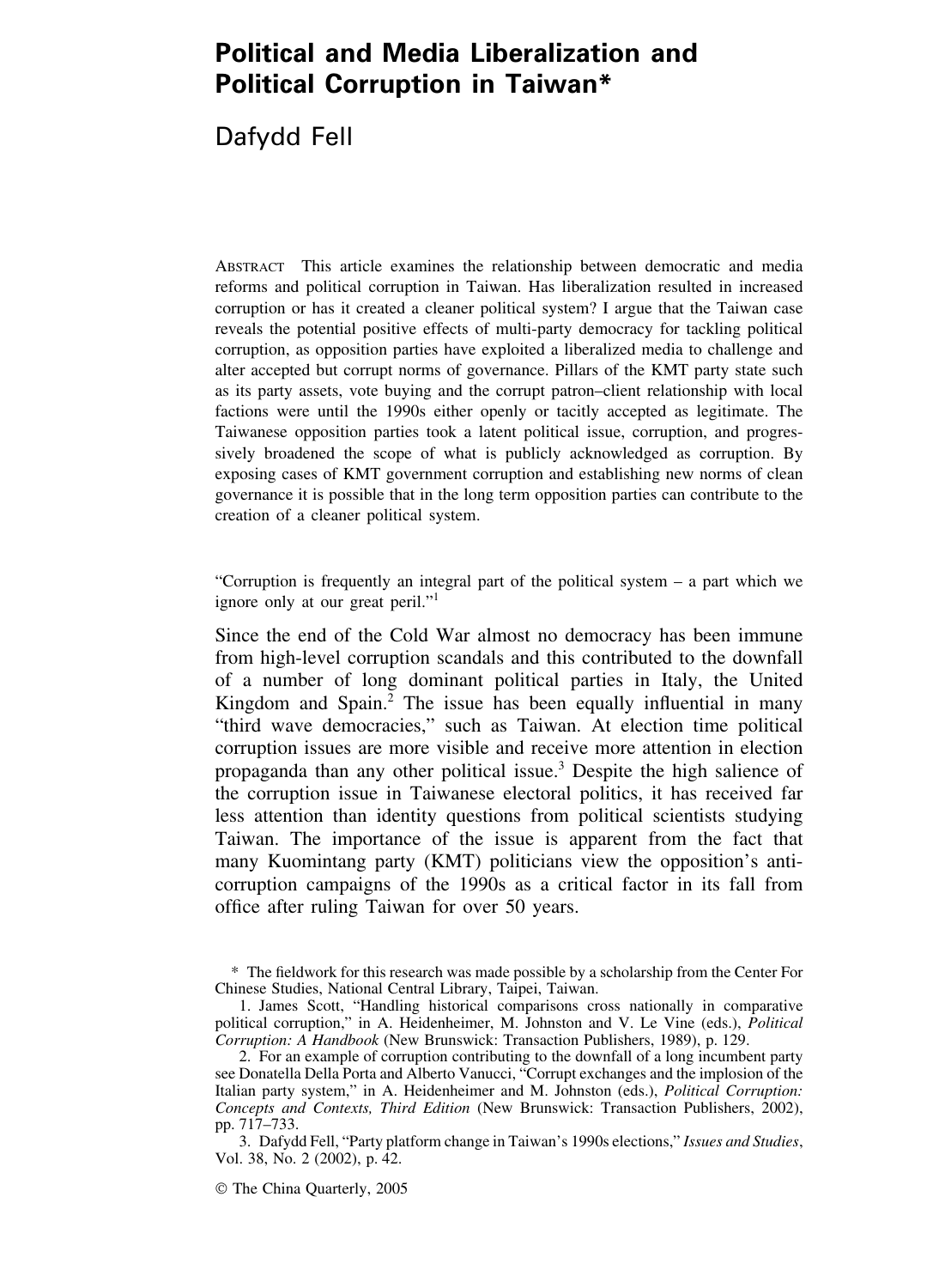This article examines the relationship between political and media liberalization and political corruption in Taiwan. Taiwan's media and political reforms began simultaneously in the late 1980s, and continued through the 1990s. Has the advent of a free media and competitive multi-party competition resulted in increased corruption or a cleaner political system? This is a critical question pertaining to the state of Taiwanese democracy, for as Paul Heywood points out, political corruption is more undermining of democracies than authoritarian states:

By attacking some of the basic principles on which democracy rests – notably, the equality of citizens before institutions (that is, the idea that individuals should be treated with fairness and respect by government officials) and the openness of decision making (that is, crucially, accountability) – corruption contributes to the delegitimation of the political and institutional systems in which it takes root.<sup>4</sup>

In many new democracies there is a widespread perception that corruption has actually worsened during the democratic transition. A number of scholars have recently been critical of corruption associated with Taiwan's electoral politics.<sup>5</sup> In contrast, this article shows the value of political and media liberalization in combating political corruption. It was only after the arrival of full national multi-party elections and a lifting of media restrictions in Taiwan that ruling party corruption was effectively challenged. By making political corruption a central election issue, Taiwan's opposition parties have widened the realm of what is seen as corruption, promoted anti-corruption legislation and set new norms of clean governance. Although democracy is not a panacea for political corruption, the Taiwan case offers support for Michael Johnston's argument that "high quality, well institutionalised political competition can help reduce levels of corruption."6 Of course opposition political parties required means to get their anti-corruption message across to the electorate. Taiwan's newly liberalized media has offered such a stage for dissidents to expose government corruption and challenge corrupt governance norms.

Party competition on the corruption issue has tended to be convergent. Although Taiwan's parties began the 1990s with contrasting definitions of corruption, by the end of the decade they were far less polarized. They have been highly responsive to election results and public opinion on the issue. Opposition parties stressed the political corruption issue as a means of winning elections and expanding support levels. In addition, by attacking KMT party assets and vote buying they hoped to create a fairer electoral playing field. The KMT increasingly viewed its corrupt image as contributing to electoral defeats and lower support rates; as a result it has

<sup>4.</sup> Paul Heywood, "Political corruption: problems and perspectives," in Paul Heywood (ed.), *Political Corruption* (Malden, MA: Blackwell, 1997), pp. 1–19 at p. 5.

<sup>5.</sup> For example Kuo Cheng-tian, "Taiwan's distorted democracy in comparative perspective," *Journal of Asian and African Studies*, Vol. 35, No. 6 (1999), pp. 29–58.

<sup>6.</sup> Michael Johnston, "Party systems, competition and political checks against corruption," paper presented at the Conference on Political Corruption, Robert Schuman Center, European University Institute, Florence, Italy, March 1999.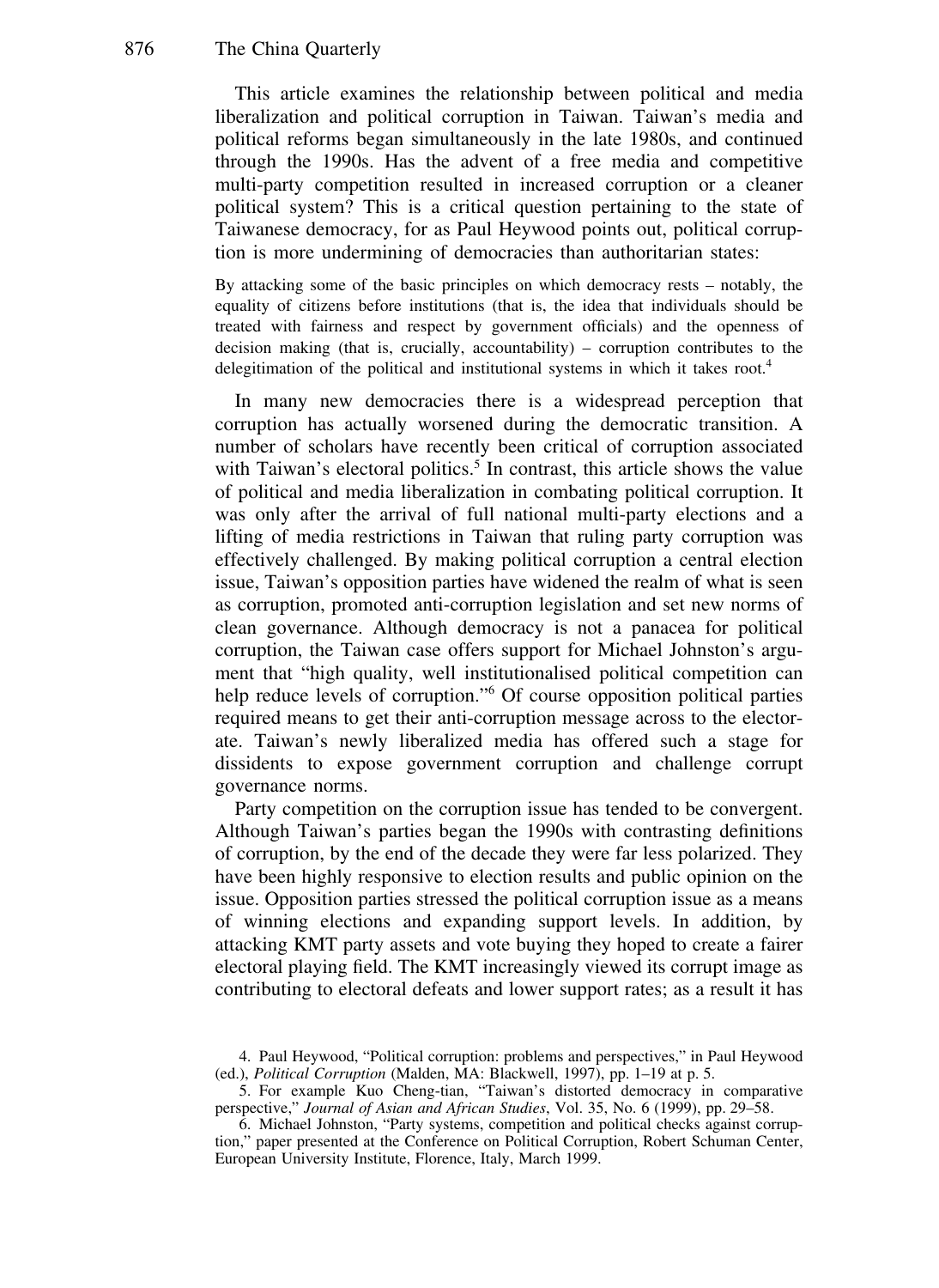grudgingly accepted many of the opposition's anti-corruption proposals.7 Through intensive electoral debate, foundations of the KMT party state such as party assets, vote buying and a corrupt patron–client relationship with local factions were first challenged and then discredited. In short, I argue that the advent of political and media liberalization has contributed to a cleaner political system in Taiwan.

### *A Framework for Analysing Political Corruption Issues in Taiwan*

There is no consensus on a simple definition of political corruption. According to James Scott, it "involves a deviation [by public officials] from certain standards of behaviour,"8 while the global anti-corruption research organization Transparency International defines it as "the abuse of public office for private gain."9 However, this raises the problem of how these standards are fixed and who fixes them. They are commonly based on legal standards, public interest or public opinion. Public interest definitions argue "if an act is harmful to the public interest, it is corrupt even if it is legal,"10 but public interest tends to be defined by the incumbent elite. In addition, legal and public interest definitions change over time, as Veronique Pujas and Martin Rhodes point out: "An act tolerated during a given period in a particular society may not be in another, since the values of that society will have changed."11 Even within countries standards differ greatly. As the Democratic Progressive Party's (DPP) Tien Hsin commented: "Cracking down on corruption has more appeal in urban areas and not much in rural areas."12 In short, what actually constitutes corruption is a highly contested concept; standards vary cross-nationally, and within countries, both across party lines and over time.

Arnold Heidenheimer suggests a useful framework by distinguishing between "black, grey and white corruption."13 "Black corruption" occurs when actions occur which a "majority consensus of both elite and mass opinion would condemn and would want to see punished," while in the case of "grey corruption," "some elements, usually elites, may want to see the actions punished, others not, and the majority may well be ambiguous." Finally in the case of "white corruption," "the majority of elite and mass opinion probably would not vigorously support an attempt to punish a form of corruption that they regard as tolerable."14

12. Tien Hsin, interview by author, Taipei, 23 October 2001.

14. *Ibid.* p. 161.

<sup>7.</sup> Numerous KMT politicians made this point in interviews in the autumn of 2001.

<sup>8.</sup> James Scott, *Comparative Corruption* (Englewood Cliffs, NJ: Prentice Hall, 1972), p. 3.

<sup>9.</sup> See http://www.icgg.org.corruption.cpi2003.faq.html, accessed on 12 October 2004.

<sup>10.</sup> John Gardiner, "Defining corruption," in Heidenheimer and Johnston, *Political Corruption: Concepts and Contexts*, p. 32.

<sup>11.</sup> Veronique Pujas and Martin Rhodes, "Party finance and political scandal," in Heidenheimer and Johnston, *Political Corruption: Concepts and Contexts*, p. 740.

<sup>13.</sup> Arnold Heidenheimer, "Perspectives on the perception of corruption," in Heidenheimer and Johnston, *Political Corruption: Concepts and Contexts*, p. 161.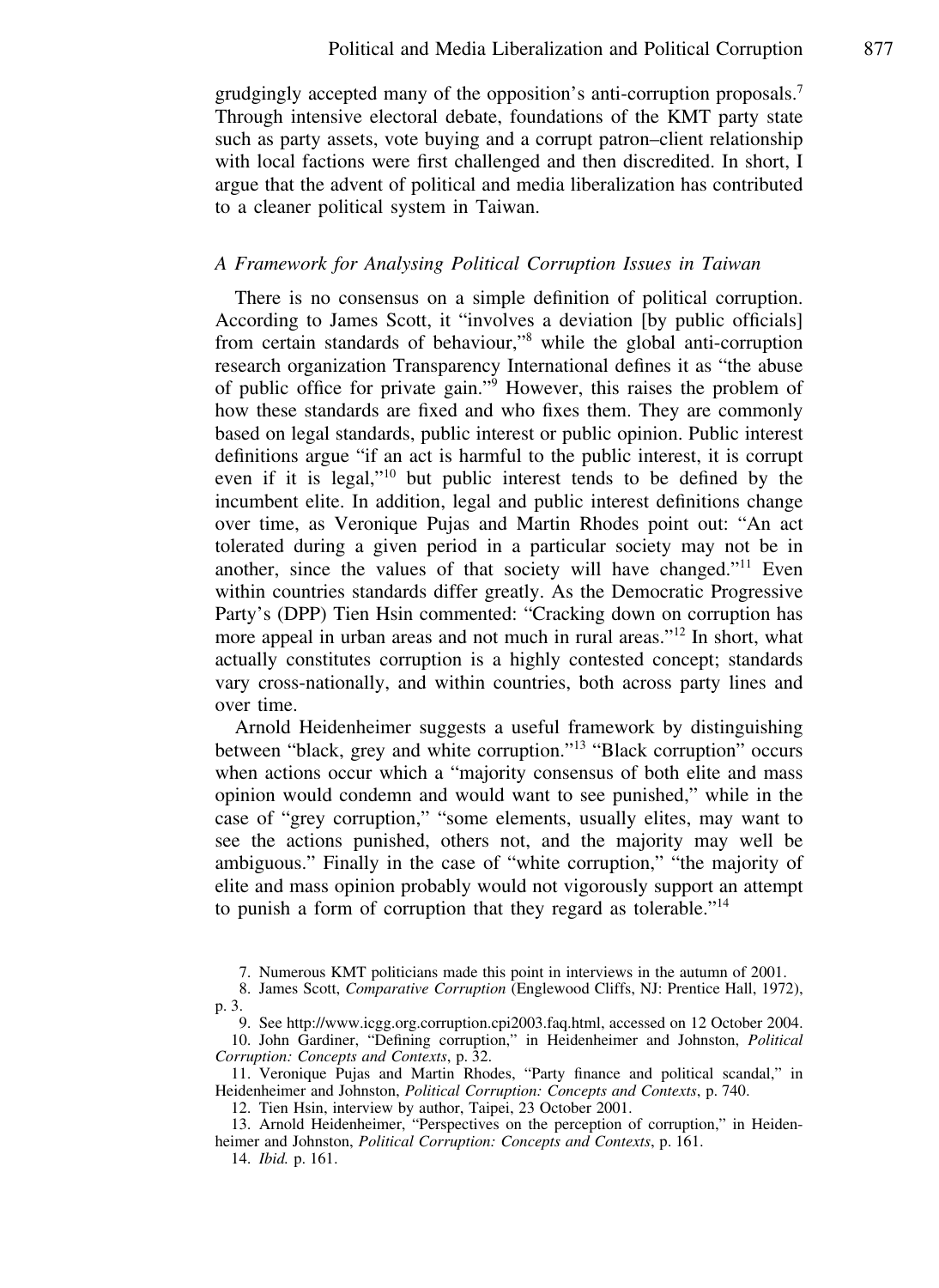| Corruption sub-issue                                                   | Martial law era | Multi-party era                               |
|------------------------------------------------------------------------|-----------------|-----------------------------------------------|
| Election banquets                                                      | White           | Grey (but still white in<br>some rural areas) |
| Party assets                                                           | White           | <b>Black</b>                                  |
| <b>Factional candidates</b>                                            | White           | Grey                                          |
| Local level corruption,<br>including municipal<br>executive corruption | White           | <b>Black</b>                                  |
| Grassroots elections                                                   | White           | Grey                                          |
| Golden oxen                                                            | White           | Grey                                          |
| Gangster influence on<br>politics                                      | White           | <b>Black</b>                                  |
| Vote buying                                                            | Grey            | Black (but grey in<br>some rural areas)       |
| Corruption of high level<br>central government officials               | Grey            | <b>Black</b>                                  |
| Government business<br>collusion                                       | Grey            | <b>Black</b>                                  |

Table 1: **Political Corruption Sub-Issues in Taiwan's Martial Law and Multi-Party Eras using Heidenheimer's Categories of White, Grey and Black Corruption.**

*Notes:*

This table places the corruption sub-issues into Heidenheimer's categories of white, grey and black corruption during the authoritarian martial law era (1949–87) and the multi-party era. Judgement over which category to place each sub-issue is based on the author's interviews and reading of campaign reviews.

To circumvent definitional problems I have created a framework that takes into account Taiwan's fluid and ever expanding definitions of political corruption. This is outlined in Table 1, which places the main political corruption sub-issues into categories of "white, grey or black corruption" during the martial law and multi-party eras. I have based the categorization in the multi-party era on the mainstream views of politicians since 2001, ten years after the first complete national elections. The table reveals the rapid transformation in norms on political corruption. Pillars of the KMT party state noted above (its party assets, vote buying and corrupt patron–client relationship with local factions) were until the 1990s either openly or tacitly accepted as legitimate or "white corruption." Following the advent of multi-party politics and a liberalized media the Taiwanese opposition parties took a latent political issue, corruption, and progressively broadened the scope of what is publicly acknowledged as "black corruption." Under the opposition's relentless anti-corruption attacks the KMT has been forced to change its position, and has, for instance, promised to give up its business empire.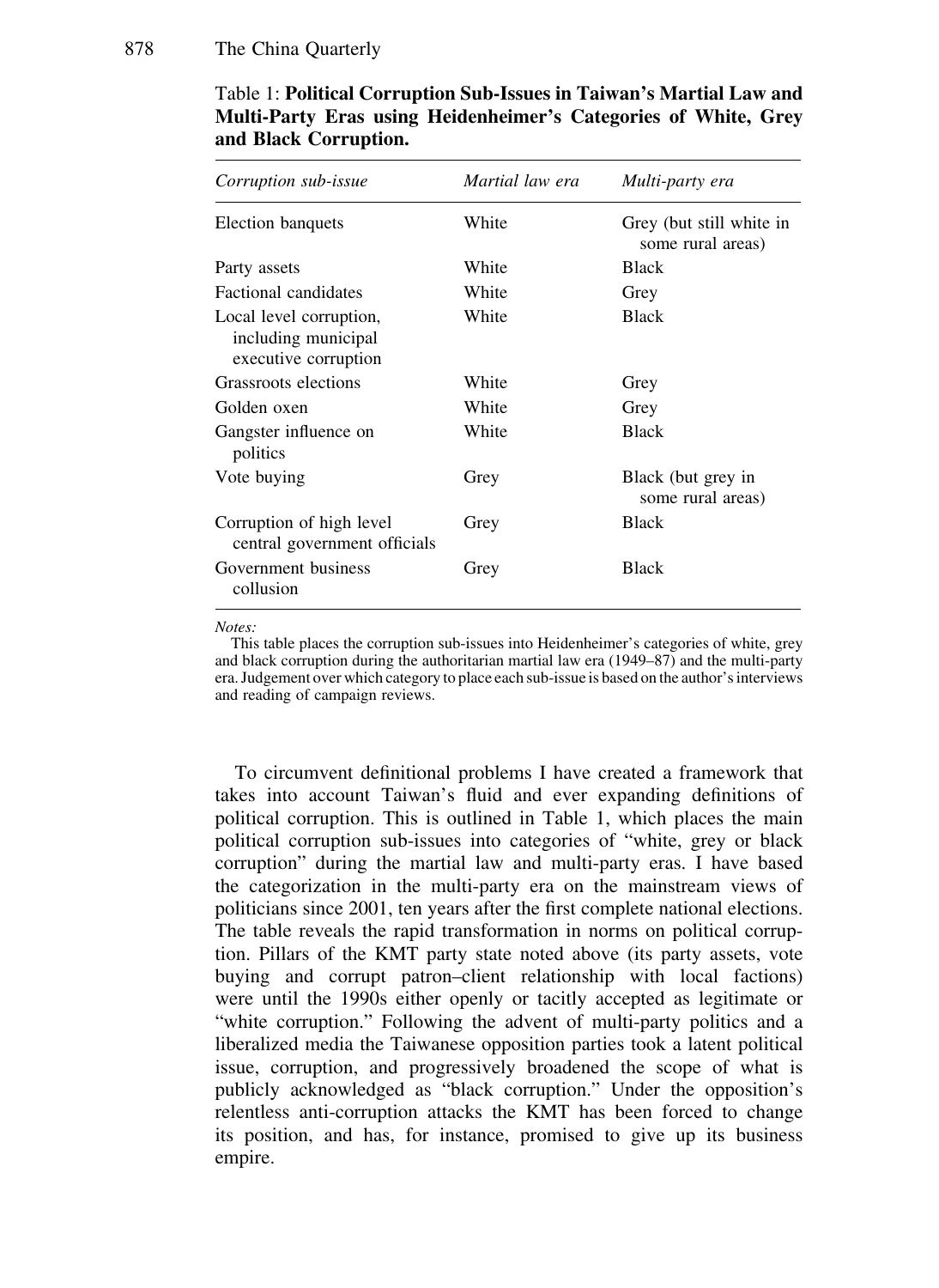## *Political Corruption in Taiwan Prior to Liberalization: 1947–1991*

Prior to democratization many of the sub-issues that are listed in the martial law column of Table 1 already existed but came under the category of "white corruption," in that they were accepted components of Taiwan's social and political system. Taiwan's "white corruption" in this period resembled how Jean Blondel described the informal system that existed in Belgium, Austria and Italy, where "patronage had existed for so long and had become so much part of political and social life that it seemed to have been not just accepted, but even viewed as normal."<sup>15</sup> Two significant examples of what has retrospectively become defined as KMT corruption were the relationship between the KMT and local factions, and KMT party assets.

When the KMT regime arrived in Taiwan it needed grassroots support for local elections, and therefore it established a patron–client alliance with the local factions that remained intact and unchallenged until democratization.16 Whereas in Italy patronage was divided among the leading political parties, $17$  in Taiwan the beneficiaries were local KMT factions. Under this form of institutionalized corruption the KMT was prepared to tolerate corruption at the local level, while the central government and bureaucracy maintained a reputation of being relatively clean. The basis of this alliance was economic rather than ideological, as in return for affiliating with the KMT local factions were rewarded with local economic monopolies, special loans and credits from state owned commercial banks, and local government public contracts. In addition, the central government turned a blind eye to factional links with organized crime and involvement in land speculation and illegal businesses, such as gambling houses, brothels and dance halls. A major component of local-level corruption has been the involvement of gangsters in politics, a phenomenon known as "black gold."

During the martial law era the KMT was highly reliant on the local factions' mobilization to win local elections. For instance, between 1954 and 1989 62.93 per cent of KMT provincial assembly candidates were from the local factions. Moreover, factional candidates had a much higher election rate of 92.6 per cent compared to 74.41 per cent for non-factional politicians. Vote buying was a common electoral tool for KMT factional politicians throughout the martial law era. As former KMT Kaohsiung mayor Wu Tun-yi recalled on Taipei city council elections in the 1970s: "The level of Taipei voters is a little higher than other places, but of course vote buying was common. Each constituency elected about ten councillors and in each constituency only three people didn't need to buy

<sup>15.</sup> Jean Blondel, "Party government, patronage and party decline in Western Europe," in R. Gunther, J Montero and J Linz (eds.), *Political Parties: Old Concepts and New Challenges* (Oxford: Oxford University Press, 2002), 251.

<sup>16.</sup> For details of the KMT local faction alliance see Chen Ming-tong, "Local factions and Taiwan's democratization," in Tien Hung-mao (ed.), *Taiwan's Electoral Politics and Democratic Transition: Riding the Third Wave* (Armonk: M.E. Sharpe, 1996), pp. 174–193.

<sup>17.</sup> Della Porta and Vanucci, "Corrupt exchanges and the implosion of the Italian party system," pp. 717–733.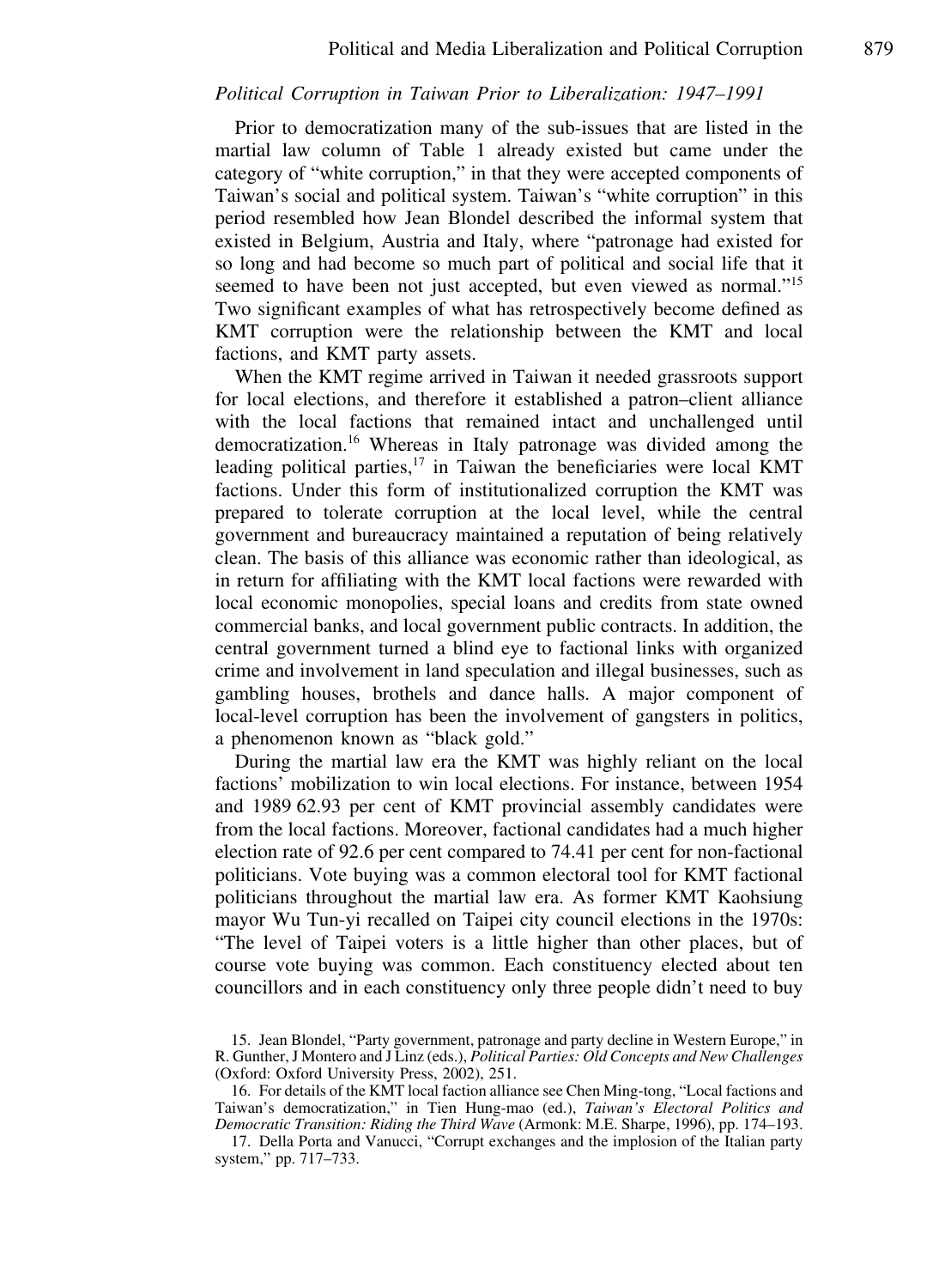votes."18 Of course, vote buying was legally forbidden, with the first successful prosecution in 1967 and very strict measures to prevent it in the 1980 Public Officials Election and Recall Law. However, the practice, particularly where KMT politicians were involved, still fell into the category of "white corruption." As political scientist Tien Hung-mao explained: "Enforcement [of the election law regulations], if it occurs, is highly selective."<sup>19</sup>

During the KMT's five decades in power it took advantage of its dominant position to accumulate a vast real estate and business empire, and set up monopolies for its own companies, making it the fifth biggest business syndicate in Taiwan and richest political party in the world.<sup>20</sup> Through a number of holding companies, the KMT invested in over 100 companies, including cement, construction, insurance, finance and media enterprises. The profits from these companies have enabled the KMT to outspend its rivals in election campaigns and employ thousands of party cadres in its central, provincial, city and county headquarters and community service centres throughout the island. The existence of the KMT's alliance with local factions and its party assets reflect the weakness of using legal standards to define political corruption in an authoritarian context, as the KMT was able to design the legal framework that legitimized ruling party corruption.

Under martial law Taiwan lacked both significant opposition parties and free media to check the forms of "white corruption" described above. Although local-level elections were allowed, Taiwan remained far from democratic governance. Island-wide national level elections were indefinitely postponed, as parliamentarians elected on the Chinese mainland in 1947 were frozen in office for over 40 years. Similarly, though independent candidates could stand for election, no new opposition parties were permitted to form. When dissident politicians did move towards the creation of genuine opposition parties, the KMT cracked down by arresting potential leaders in 1960 and 1979.

Martial law era dissidents struggled to get their political message to the public as Taiwan lacked free media. The KMT totally controlled the electronic media and was able to dominate the print media. The KMT's Broadcasting Corporation of China was by far the most influential radio network, while ownership of the only three terrestrial television stations was largely in the hands of the KMT itself or government ministries. The pattern of press ownership appeared more liberalized with 70 per cent of circulation in the hands of the *China Times* and *United Daily News* groups. However, with the owners of both groups on the KMT's Central Standing Committee, these were in effect KMT party publications.

<sup>18.</sup> Wu Tun-yi, interview by author, Nantou, 8 October 2001. According to Wu the three candidates not needing to buy votes were from the opposition Tangwai movement, the KMT's veterans' association and a KMT candidate with a good image.

<sup>19.</sup> Tien Hung-mao, *The Great Transition: Political and Social Change in the Republic of China* (Taipei: SMC Publishing, 1989), p. 179.

<sup>20.</sup> For details see *Far Eastern Economic Review*, Vol. 157, No. 32 (11 August 1994), p. 62.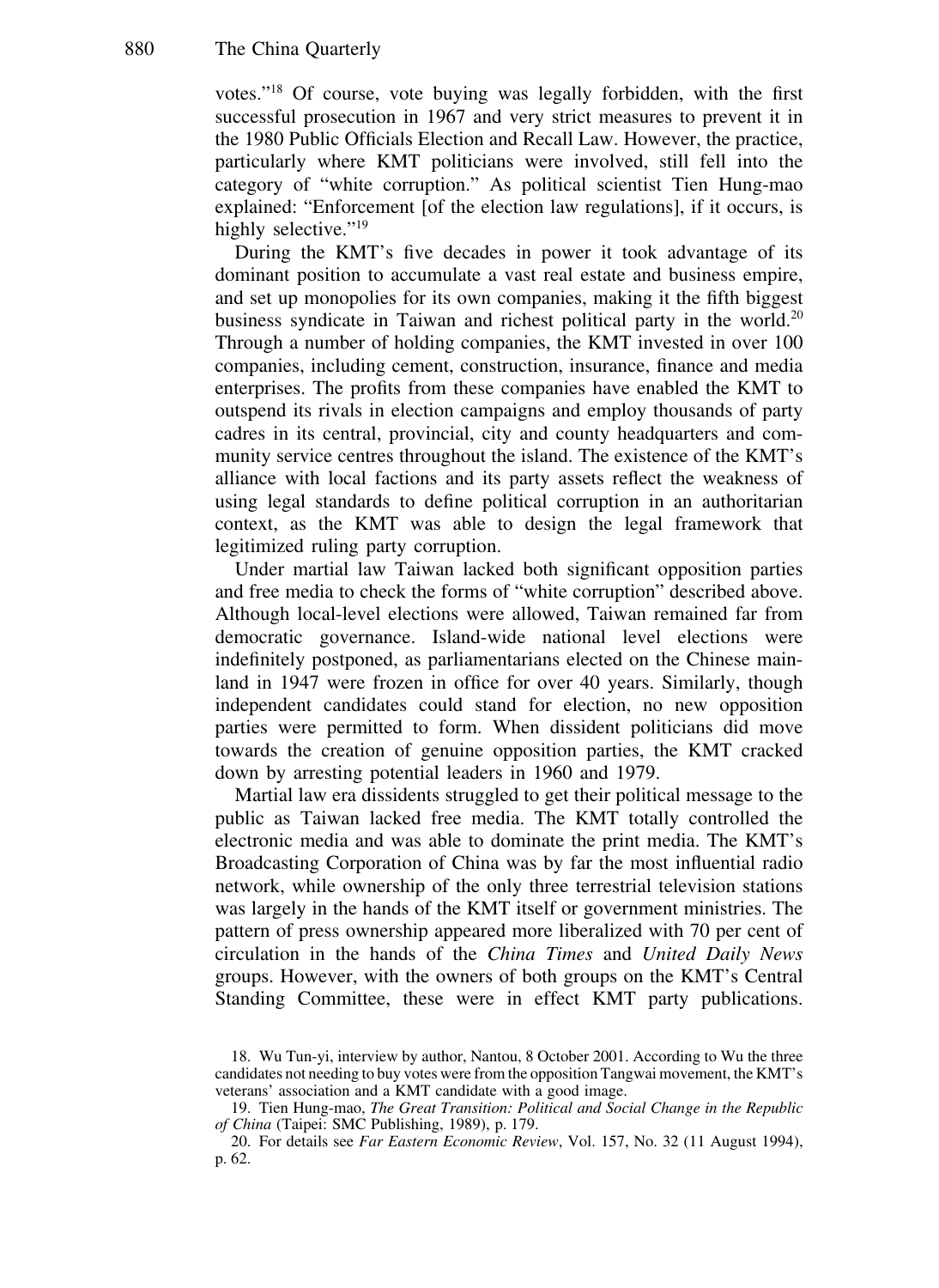Finally, even if dissidents were wealthy it was also impossible to reach voters using media advertising, as under martial law there was a total ban on political advertising.

In the mid-1980s Taiwan's political dissidents began moving towards the formation of the first opposition party. While the opposition did make some anti-corruption appeals in the  $1980s$ ,<sup>21</sup> as late as 1991 corruption was not a central electoral issue.<sup>22</sup> It was not until the liberalization of the media and introduction of full national elections in the early 1990s that the corruption issue would become salient and the martial law era "white corruption" would be seriously challenged.

# *Political and Media Liberalization*

In the late 1980s and early 1990s Taiwan experienced a series of political and media reforms that radically altered the island's political landscape. Prior to the end of martial law the first genuine opposition party, the DPP, was illegally formed in September 1986. In 1989 legislation was passed to legalize opposition parties, and though the KMT continued to dominate elections in the early 1990s, Taiwan has rapidly moved towards a multi-party system. By 2004 there were five significant political parties; moreover the DPP had won the presidential election twice and become the largest political party in the Legislative Yuan. In 1991 the old parliamentarians who had been in office since 1947 were finally compelled to retire, allowing full nationwide elections for the Legislative Yuan and National Assembly. Offices open for election continued to increase throughout the 1990s, with the first direct elections for Taipei and Kaohsiung mayor and the provincial governor in 1994, and the president in 1996.

Media liberalization has followed a similar time scale. Following the end of martial law government press censorship declined and had largely disappeared by the mid-1990s. In 1988 the government ban on new newspapers was lifted, leading to greater competition in the print media. The pro-DPP *Liberty Times* now challenges the position of the *China Times* and *United Daily News* as the most read newspaper. Both the *China Times* and *United Daily News* have ceased to be mouthpieces for the KMT and since the mid-1990s have often been highly critical of the party leadership. Newspapers have specialized in providing indepth political coverage, reporting the election speeches and activities of politicians from all political persuasions.

In the 1990s the KMT's dominance of the electronic media came to an end. In addition to a loosening of restrictions on new private radio stations, illegal underground radio stations have become very popular with their strong anti-KMT tone. There has been a massive growth in

<sup>21.</sup> For instance, it called for illegal KMT assets to be returned to the state in 1983. See Chen Ming-tong, "The DPP's party image," paper presented at the Taiwanese Political Science Association Conference, Taipei, December 1998, p. 38.

<sup>22.</sup> Fell, "Party platform change in Taiwan's 1990s elections," Table 4.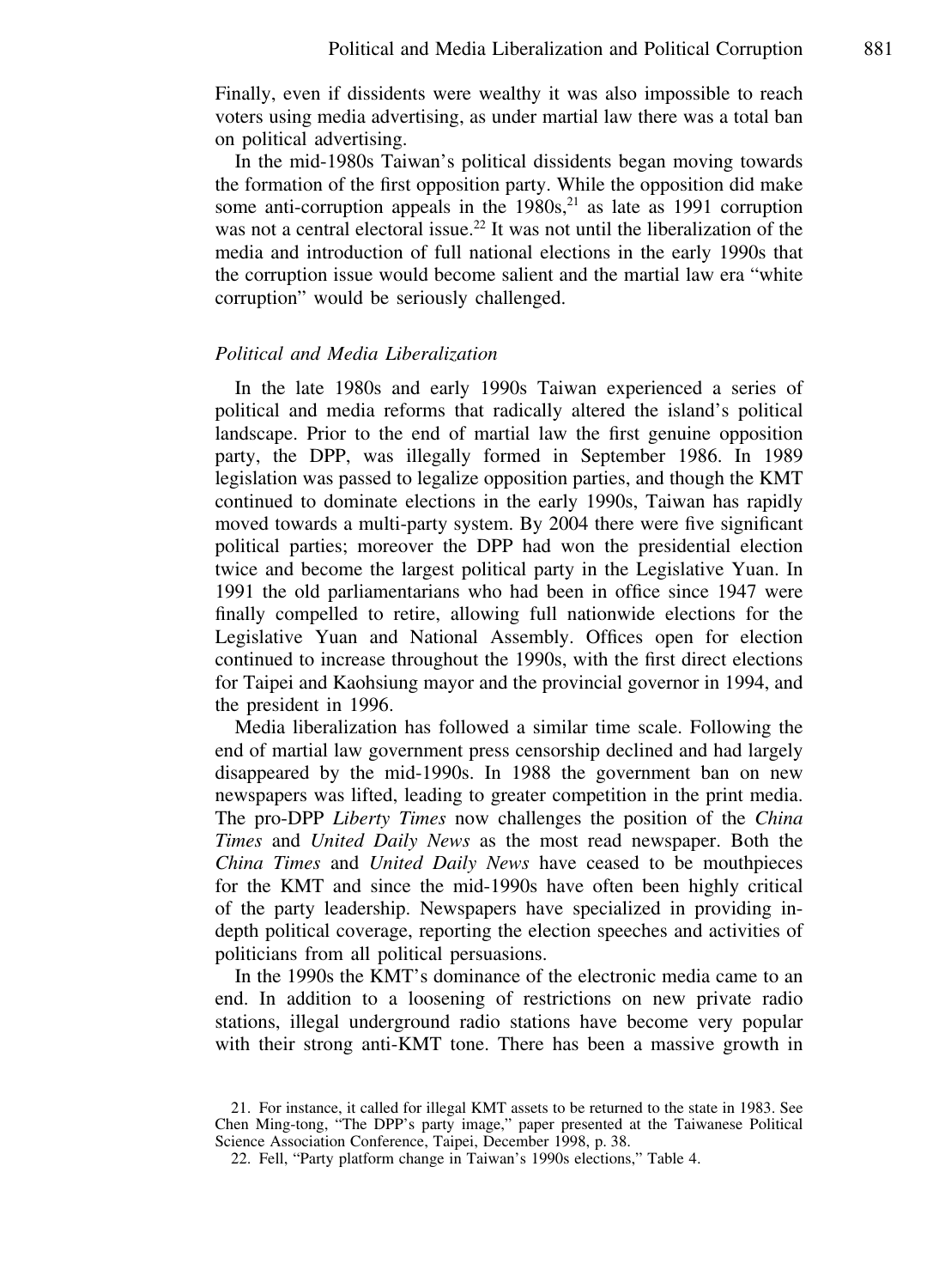privately run cable television, resulting in sharp drops in terrestrial channel viewing figures. While only 16.1 per cent of households subscribed to cable television in 1990, this had risen to 84.3 per cent in 2003.23 The number of cable channels has shot up so that most subscribers have a choice of almost 100 channels, including ten Taiwanbased 24-hour news channels. These cable channels have revolutionized election communication in Taiwan by offering politicians a wide range of new methods to reach voters directly in their living rooms. While in the United Kingdom "Question Time" is the sole weekly politics talk show, Taiwan's cable channels broadcast at least a dozen daily shows in which politicians from the main political parties debate the topical political issues of the day. During election campaigns the cable news channels broadcast live election debates for presidential, legislative and local executive candidates, party news conferences, campaign rallies, and major candidate speeches.

Another significant area of media liberalization has been the removal of restrictions on media advertising. In 1989 campaign ads were permitted in newspapers for the first time. Since the arrival of cable channels in the mid-1990s Taiwan has followed an American-style free market in election television advertising. While in 1991 there were just 245 minutes of campaign advertisements, in 2000 there were  $56,043$  minutes.<sup>24</sup> As a result television advertising has become one of the largest single items of campaign spending in Taiwanese elections.

# *The Opposition's Anti-corruption Campaign in the Liberalized Media*

At the outset of the first full democratic elections in the early 1990s, Taiwan's political parties had contrasting definitions of what constituted political corruption. The ruling KMT was still prepared to defend or tolerate the institutionalized system of ruling party corruption that had been created during the martial law era. However, the opposition parties were able to exploit the newly liberalized media to place the latent issue of money politics on the election agenda. The issue was to be the opposition parties' most effective weapon to discredit the ruling KMT, contributing to the DPP's improved electoral results. Moreover, as a result of the opposition's anti-corruption campaigns the actual parameters of what constitutes "grey" or "black corruption" continued to expand.

The high salience of political corruption in Taiwan's first decade of multi-party elections is apparent from Figure 1. This shows the percentage of issue mentions of corruption for Taiwan's three main political parties in their newspaper election advertisements between 1991 and 2001.25 In almost every national-level election since 1992 the DPP, and to a lesser extent the New Party, completely dominated the issue. The

<sup>23.</sup> See www.dgt.gov.tw/Chinese/Data-statistics/11.3/annual-report-92/Cable-TV.shtm1, accessed on 14 May 2004.

<sup>24.</sup> Data supplied by Taiwanese advertising analysts Rainmaker.

<sup>25.</sup> This data only shows the proportion of political corruption issue mentions for advertisements issued by the party centre or official presidential headquarters.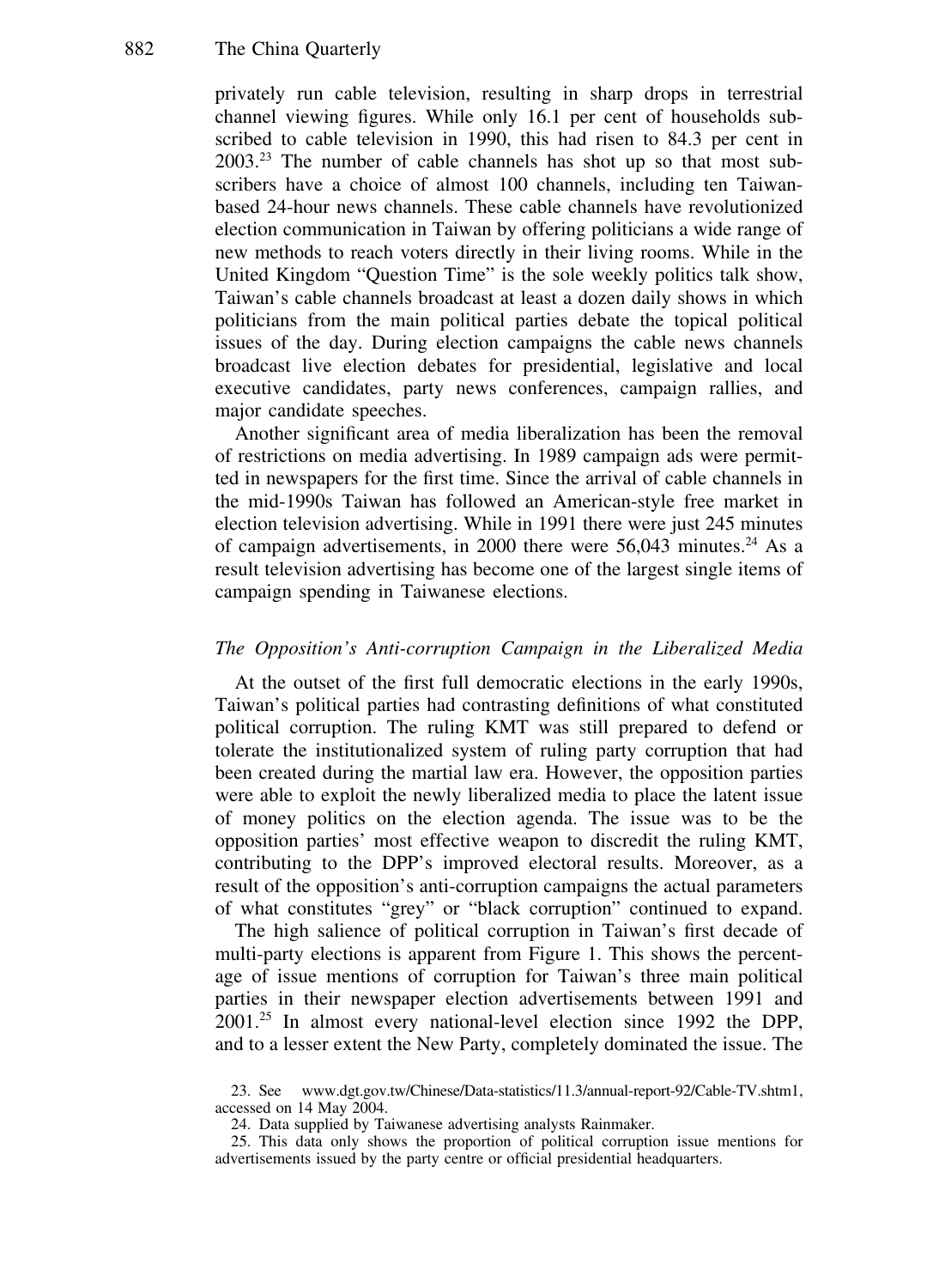

Figure 1: **Party Emphasis of the Political Corruption Issue**

only years when the DPP downplayed the corruption issue in its newspaper ads were 1991, 1996 and 1997. In contrast, Figure 1 reveals that the KMT has shown the least interest in the political corruption issue, as it was perceived as a vote loser.

The impact of anti-corruption campaigns on the electoral fortunes of the opposition DPP can be seen in Table 2, which correlates the position of the political corruption issue in the DPP's top ten issues in its newspaper and television election advertising with its vote share and the general verdict on its election performance. There is a clear pattern that on the two occasions the DPP suffered serious electoral setbacks in 1991 and 1996 it had failed to stress political corruption in its election advertising. In contrast, whenever the DPP centred its campaign on anti-corruption it achieved improved electoral results. The only apparent exception to this pattern was in 1997, when though DPP newspaper ads did not focus on corruption, it was the party's third most stressed issue in its television ads. That year the DPP issued a series of television ads reminding voters of KMT corruption scandals. These were so effective that a former KMT propaganda chief commented, "the KMT was struggling to defend itself, so that year we suffered blow after blow."26

There was agreement among politicians of all parties that the DPP's anti-corruption campaigns had made real inroads into KMT support. As DPP legislator Shen Fu-hsiung commented, "the black gold issue, it works."27 The KMT legislator Ting Shou-chung explained his party's defeat in the 2000 presidential election in these terms: "I believe that the main reason that Taiwan's people threw away the KMT at the last election [2000] was not that we had failed with public policies,

<sup>26.</sup> Former KMT propaganda chief, interview by author, Taipei, 19 October 2001.

<sup>27.</sup> Shen Fu-hsiung, interview by author, Taipei, 19 September 2001.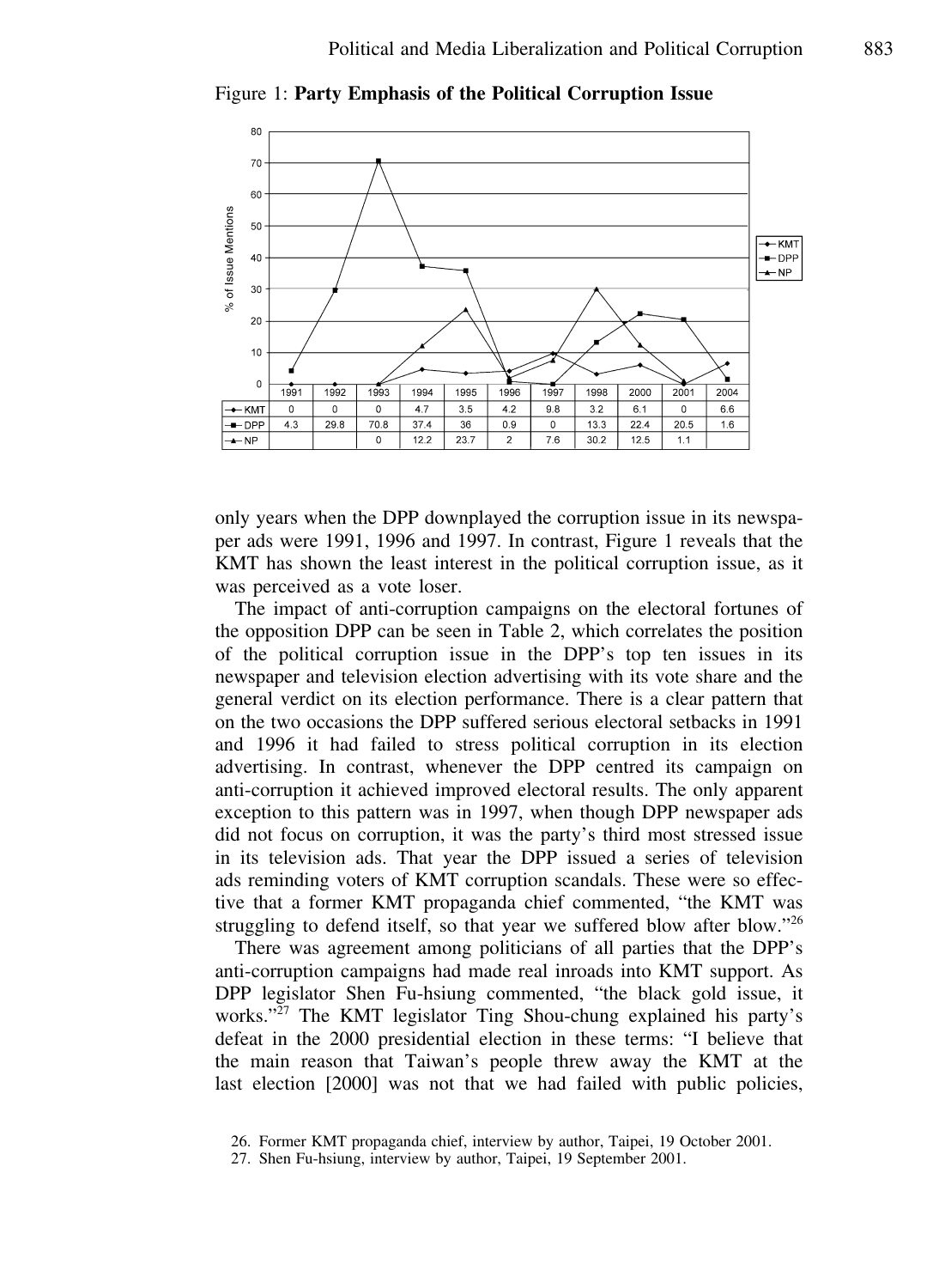| Year                                                          | Political<br>corruption's<br>position in issue<br>top ten for<br>newspaper<br>election ads | Political<br>corruption's<br>position in issue<br>top ten for<br>newspaper<br>election ads | DPP's<br>vote<br>share<br>$(\%)$ | Election<br>verdict |
|---------------------------------------------------------------|--------------------------------------------------------------------------------------------|--------------------------------------------------------------------------------------------|----------------------------------|---------------------|
| 1991 National<br>Assembly                                     | $\overline{4}$                                                                             | Out of top ten                                                                             | 23.9                             | <b>Disaster</b>     |
| 1992 Legislative<br>Yuan                                      | 1                                                                                          | $\mathbf{1}$                                                                               | 31.03                            | Growth              |
| 1993 Municipal<br>Executive                                   | 1                                                                                          | N/A                                                                                        | 41.16                            | Growth              |
| 1994 Provincial<br>governor,<br>Kaohsiung and<br>Taipei mayor | 1                                                                                          | N/A                                                                                        | 40.56                            | Growth              |
| 1995 Legislative<br>Yuan                                      | $\mathbf{1}$                                                                               | $\overline{4}$                                                                             | 33.17                            | Growth              |
| 1996 President                                                | Out of top ten                                                                             | Out of top ten                                                                             | 21.13                            | <b>Disaster</b>     |
| 1997 Municipal<br>executive                                   | Out of top ten                                                                             | 3                                                                                          | 43.32                            | Victory             |
| 1998 Legislative<br>Yuan and<br>Kaohsiung and<br>Taipei mayor | $\overline{2}$                                                                             | 4                                                                                          | 29.56                            | Draw                |
| 2000 Presidential                                             | 1                                                                                          | 2                                                                                          | 39.3                             | Victory             |
| 2001 Legislative<br>Yuan and<br>Municipal<br>Executive        | 1                                                                                          | N/A                                                                                        | 33.38                            | Growth              |

Table 2: **Relationship between DPP's Emphasis of Political Corruption in its Newspaper and Television Advertisements and its Election Results 1991–2001**

*Notes:*

The DPP's top ten issues in newspaper ads are based on a content analysis of official party newspaper ads over 31 days prior to voting day in Taiwan's three main newspapers. For details see Dafydd Fell, "Party change and the democratic evolution of Taiwan," PhD dissertation University of London, 2003, Table 2.8. The DPP's top ten issues in television ads are based on a content analysis of official party ads I was able to collect for 1991, 1992, 1995, 1996, 1997, 1998 and 2000.

#### *Sources:*

For the DPP vote share: 1991 (National Assembly) Linda Chao and Ramon Myers, *The First Chinese Democracy* (Baltimore: John Hopkins Press, 1998), p. 237; 1992 (Legislative Yuan) John Hsieh, "Continuity and change in Taiwan's electoral politics," in *How Asia Votes* (New York: Chatham House, 2001), p. 37; all other years data are from the National Chengchi University Election Study Centre dataset. -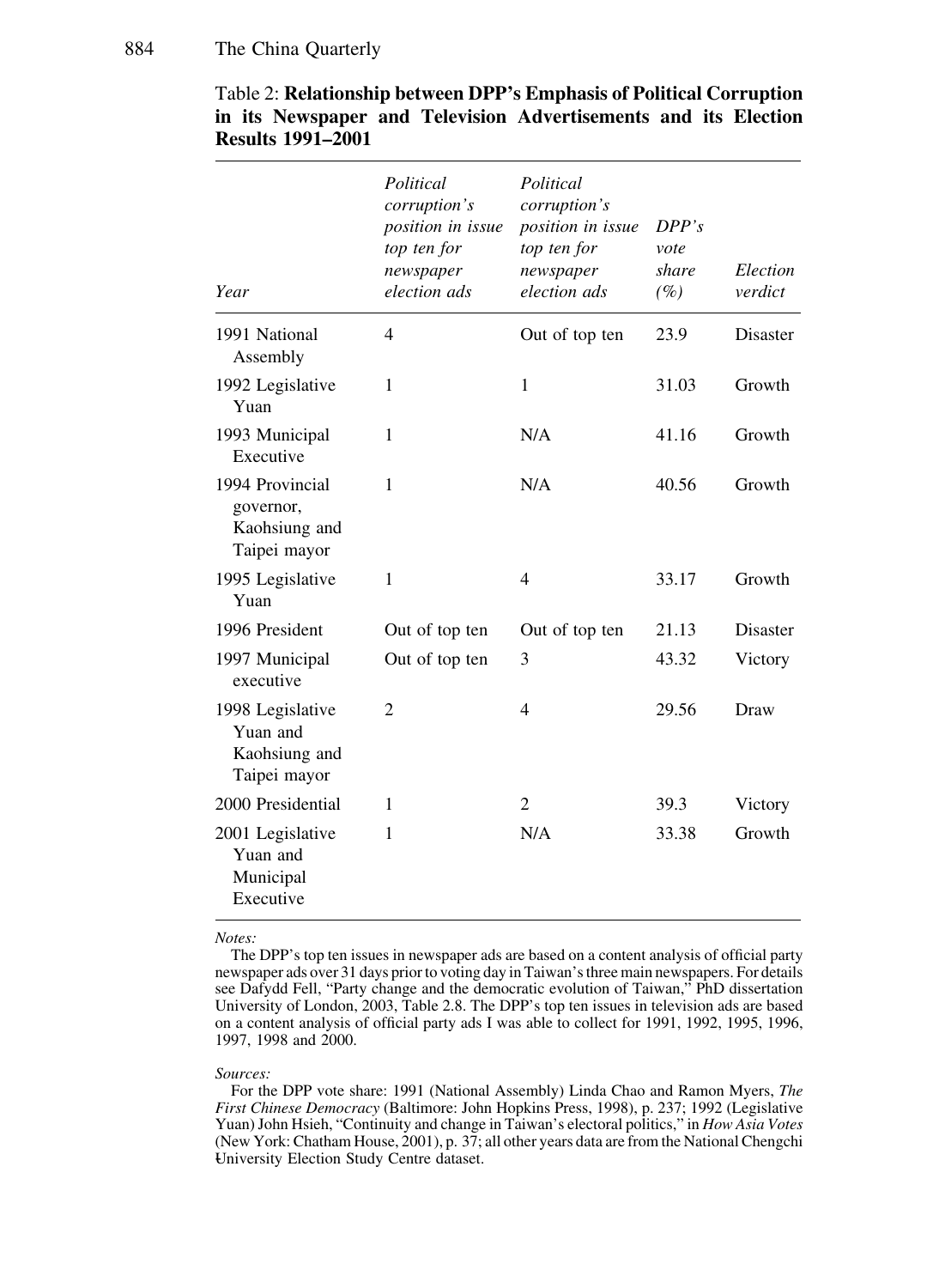popularizing education, the National Health Service, development of high tech industry, in all these areas we were very successful. But the public felt that competition makes for a better government, they wanted change as the KMT had done badly on black gold."28 Even in the first election after the DPP became the ruling party it still saw some benefit in stressing the issue, for as former KMT propaganda chief Huang Hui-chen commented, "even in opposition, the KMT has its black gold problems."29

The DPP and New Party both showed themselves to be skilled at taking advantage of the media liberalization to attack KMT corruption. Table 2 showed how the DPP gave much emphasis on the corruption issue in its television ads; however, a reason why many of these ads were especially effective was their use of humour to mock the KMT's links to corruption. In the 1997 DPP "spokesman" television ad, a KMT spokesman tries to explain away KMT corruption cases, but with clips of infamous KMT members being arrested on corruption and murder charges, the spokesman collapses and is carried off on a stretcher. A 1995 DPP newspaper ad carried the slogan: "Raise your hand if you believe the KMT will deal with vote buying."30 Similarly, in 1998 the DPP "Aqiao and Apao black gold" television ad, two comedy characters do a mock interview with a gangster KMT legislator, who is very sensitive to questions related to corruption and vote buying.

The opposition also regularly stressed corruption in televised candidate debates after these became popular in the mid-1990s. In Taiwan's first live televised candidate debate for Taipei mayor in 1994 the DPP's Chen Shui-bian and the New Party's Chao Shao-kang were equally scathing in their criticisms of the Taipei metro project's corruption. However, the KMT candidate Huang Ta-chou's feeble response was: "As to which previous mayor caused the present problems, I am not at liberty to say, you think about it yourself." Similarly, in the 2000 presidential debates the DPP's Chen Shui-bian gave far more attention to the corruption issue than any of the other candidates. Chen's quote from the first television debate in 2000 echoes the DPP's tone since the mid-1990s:

According to surveys about 70 per cent of the people think that under KMT rule the "black gold" question is getting worse. From grassroots financial institutions to big public construction projects, from the insider trading on the stock exchange to corruption in military purchase cases the KMT has relied on a system of corruption that reaches all levels of our country. Since the end of martial law the KMT has relied on gangsters and money politics to maintain its power. So hoping for the KMT to tackle "black gold" is like dying charcoal white, it is impossible. Only if Abian is elected can the danger of "black gold" be dealt with. $31$ 

The DPP has employed similar messages in the live broadcasts of campaign rallies and campaign speeches. For instance, Chen Shui-bian told his audience in a 2000 televised election rally: "It's close to the

<sup>28.</sup> Ting Shou-chung, interview by author, Taipei, 28 September 2001.

<sup>29.</sup> Huang Hui-chen, interview by author, Taipei, 26 September 2001.

<sup>30.</sup> *Liberty Times*, 1 December 1995, p. 1.

<sup>31.</sup> *China Times*, 21 February 2000, p. 2. Abian is Chen Shui-bian's preferred nickname.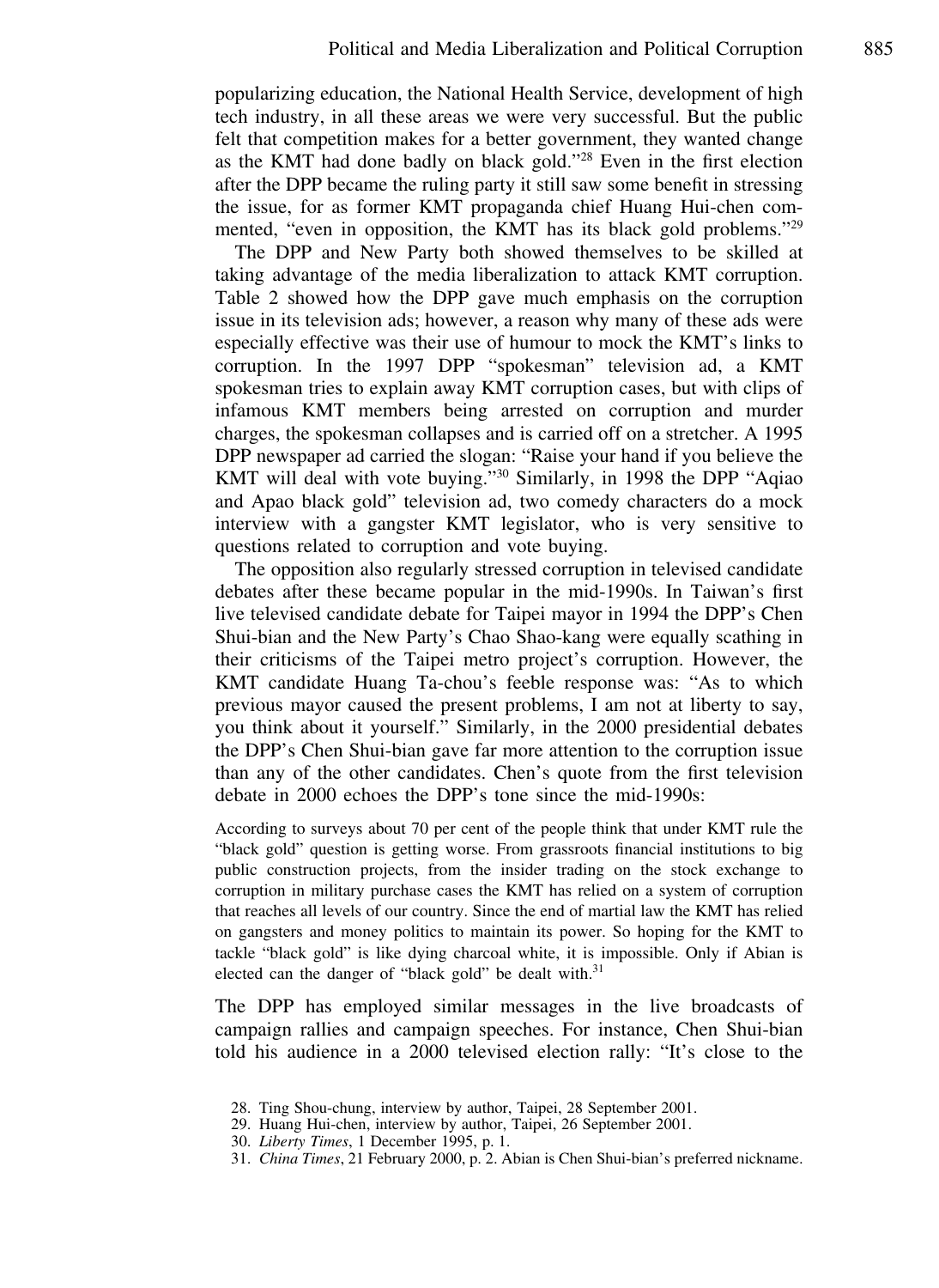voting day and the KMT has already begun its money attacks, trying to exchange cash for votes. Take the money but vote as you wished. For the dignity of the Taiwanese people vote Chen Shui-bian, otherwise if an embezzler or golden ox became president it would be an international joke."32

The opposition was also adept at highlighting KMT corruption in the increasingly popular politics talk shows. A number of KMT politicians even complained of co-operation between the talk show hosts and the DPP in setting discussion topics or guests that would highlight the KMT's corrupt image. A former KMT propaganda chief recalled: "He [the show host of the most popular politics talk show] deliberately invited Shih Tai-sheng to discuss political corruption, when Shih Tai-sheng is himself corrupt. He did it deliberately. If you invite him the KMT is sure to take a beating on the issue."33

During the 1990s the DPP was able to challenge much of the institutionalized "white corruption" that had been openly or tacitly accepted since the martial law era. Over the first decade of multi-party elections it gradually expanded the scope of corruption sub-issues that it framed as "black corruption." Initially, in the early 1990s, the DPP concentrated its attacks on KMT vote buying, corruption at the local level, and nomination of wealthy and corrupt politicians, a group known as "golden oxen." For instance, one 1992 DPP television ad changed the KMT's slogan of "Reform, more reform, confidence in prosperity" to "Reform and more reform, golden oxen have confidence in prosperity." Similarly a 1993 DPP newspaper ad, which was repeated on the front page of the *United Daily News* for seven days, consisted of just one slogan: "The KMT has a past record of vote buying and vote rigging. Yesterday it was crooked, today it is vote buying and in the future it will be corrupt."34 Numerous DPP ads accused the local KMT executives of involvement in land speculation. For instance, a DPP newspaper ad showed a picture of a monopoly board and the slogan "The DPP loves Taiwan, while the KMT loves land speculation."<sup>35</sup>

The scale of anti-corruption campaigning was further increased by the arrival on the scene of the New Party in 1993, which also made political corruption one of its top electoral issues until  $1998<sup>36</sup>$  Although the opposition parties continued to reinforce the KMT's image of vote buying and local-level corruption, they also broadened the scope of issues condemned as "black corruption." New targets included questioning the legality of KMT party assets, links between the KMT and gangsters, and corruption at the central government level.

<sup>32.</sup> *China Times*, 8 March 2000, p. 2.

<sup>33.</sup> Former KMT propaganda chief, interview by author, Taipei, 19 October 2001. In 2001 Shih received a ten-year jail sentence for corruption; see www.epochtimes.com/b5/1/1/7/ n30838.htm, accessed on 15 May 2004.

<sup>34.</sup> *United Daily News*, 21–26 November 1993, p. 1.

<sup>35.</sup> *China Times*, 23 November 1993, p. 13.

<sup>36.</sup> Fell, "Party platform change in Taiwan's 1990s elections," Table 2.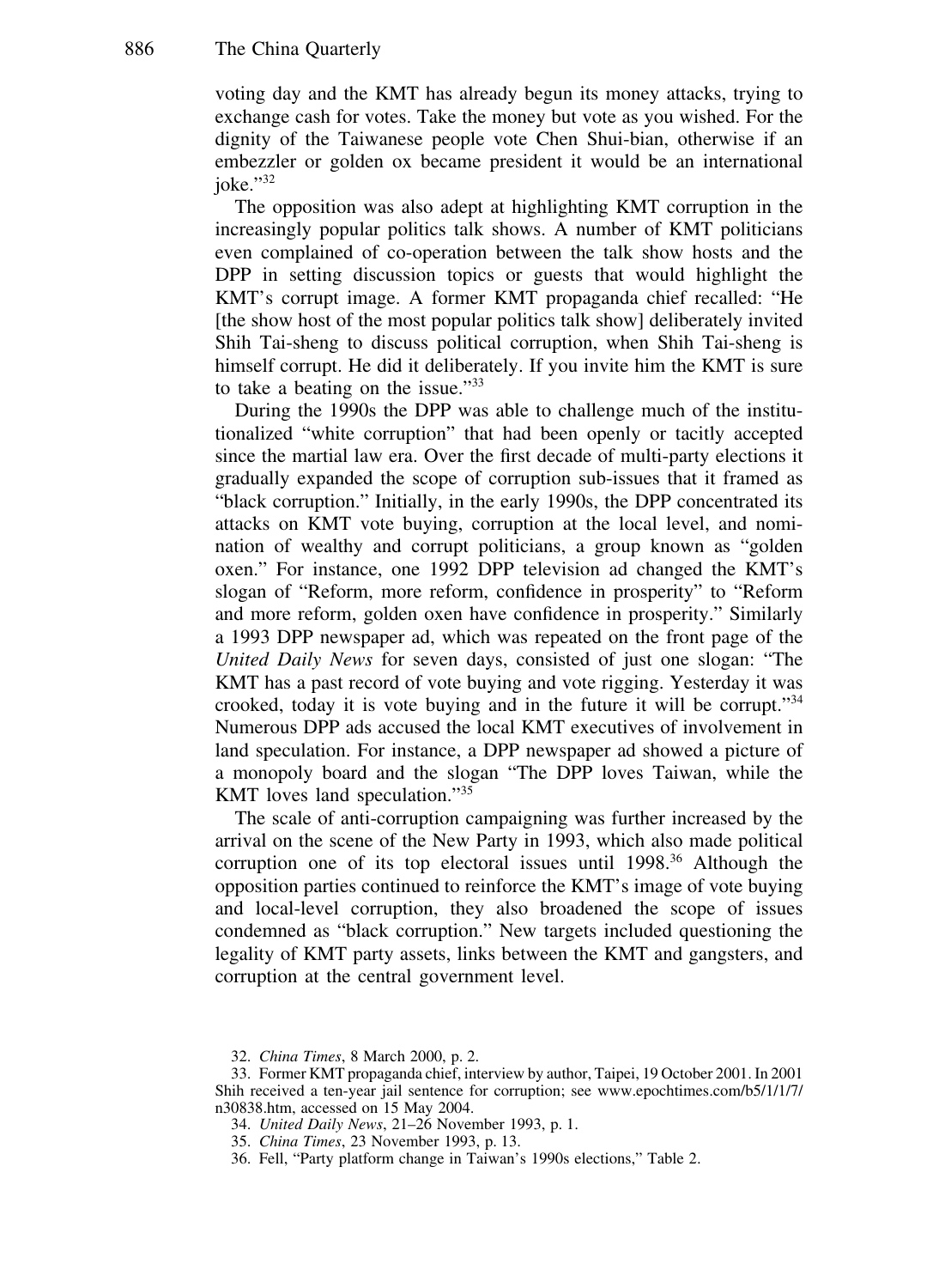Although under martial law the central-level government had a reputation for being clean, it is possible that levels of corruption remained constant before and after democratization, but only after the media's liberalization have such scandals been openly reported. The central government's clean image was challenged by the opposition's emphasis of corruption scandals related to the Taipei metro project in the mid-1990s. For instance, in 1994 the DPP had a series of newspaper ads with pictures of derailed or burnt-out Taipei metro cars with the slogan "A derailed metro, a corrupt metro."37 This was a theme maintained in the 2000 presidential election when the KMT's failure to tackle high-level corruption was highlighted. A full-page DPP ad had a picture of a guava, which in Taiwan symbolizes an empty promise. It claimed: "Lien Chan has sworn eight times to sweep away corruption, but during his time as premier there were 55 major corruption cases, which accounted for up to NT\$14.2 billion in procurement corruption."38

In an extension of its attacks on local corruption, the DPP also began to attack the KMT's close relationship with the criminal underworld. A series of scandals gave it ample scope to accuse the KMT of gangster links. In the DPP's 1995 "Black gold" television ad, a mother told how her son was killed by KMT Pingtung County Council speaker Cheng Tai-chi, then it showed her crying over her dead son, and the picture of the KMT murderer. In the 2000 presidential campaign the DPP went further by exposing the link between gangster politicians and KMT presidential candidates. One particularly effective ad showed the contrasting pictures of the DPP's Chen with Academia Sinica president and Nobel prize winner Lee Yuan-che, while the KMT's Lien Chan and independent KMT candidate Soong Chu-yu were shown next to pictures of their alleged gangster supporters. The ad then simply asked, "Who are you going to trust Taiwan's future with?"39

The last of the new anti-corruption themes the DPP began framing as "black corruption" from the mid-1990s was KMT party assets. In 1995 the DPP issued the "Party asset" television ad and newspaper ads giving details of how the KMT used its ruling status to increase its property and wealth.<sup>40</sup> However, though the DPP described the party assets as illegal, this was still disputed by the KMT, which insisted that all its assets were obtained legally.41 Since 1996 the KMT has pledged to reform its assets, but its failure to keep its promise has allowed the DPP to use the issue to discredit the KMT in subsequent elections. For instance, a 2000 DPP newspaper ad slogan was, "Mr Lien Chan, please pay attention, there are only seven days left before you fail to deliver on your promise of placing the party assets in a trust." $42$ 

- 37. *United Daily News*, 22 November 1994, p. 1.
- 38. *Liberty Times*, 16 February 2000, p. 11.
- 39. *Liberty Times*, 15 March 2000, p. 16.
- 40. *Liberty Times*, 13 November 1995, p. 12.
- 41. *China Times*, 5 November 1995, p. 2.
- 42. *United Daily News*, 11 March 2000, p. 1.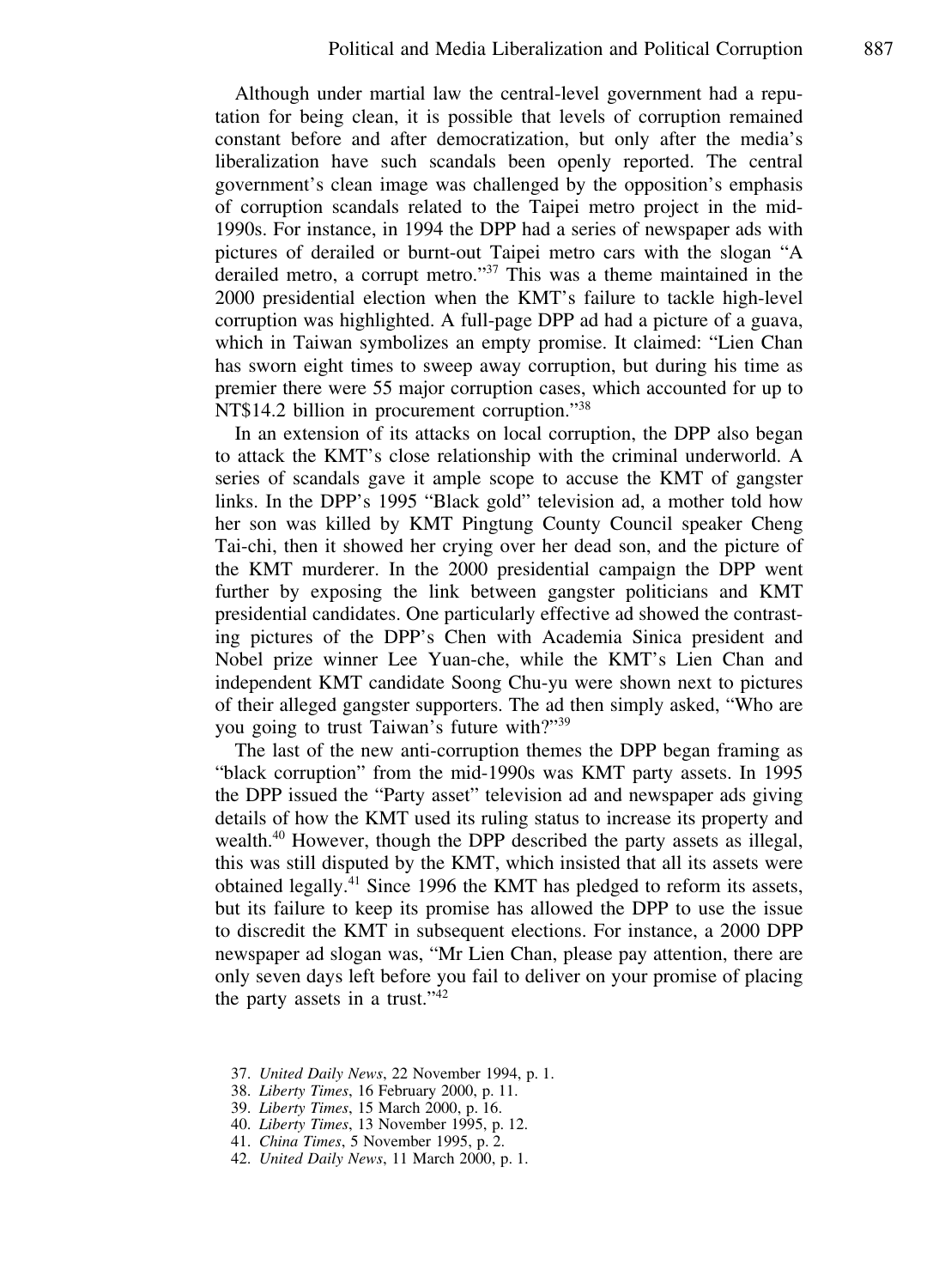The success of the New Party and DPP anti-corruption campaigns of the 1990s is shown in both elite and mass survey data. In a 2001 survey of 66 experienced Taiwanese politicians I found that politicians ranked money politics the second most influential issue of the decade (1991–  $2001$ <sup>43</sup> Mass surveys show that while the KMT was increasingly seen as a corrupt party, the New Party and DPP were seen as attacking corruption and clean. First, the National Chengchi University's Election Study Centre surveys asking voters for their first impressions of political parties showed that while in the early 1990s none of the parties was primarily associated with corruption, by the mid-1990s the corrupt image of the KMT had sunk into the public imagination.<sup>44</sup> For example, in  $19956.8$ per cent saw the KMT as corrupt and 4.1 per cent saw the KMT as having gangster links as their first impressions, while in 1998 5.3 per cent saw the KMT as corrupt, 3 per cent saw it as having gangster links and 8 per cent said the KMT had links to money politics as their first impression of the party. In contrast, the numbers citing the DPP and New Party as corrupt were negligible. In the late 1990s the DPP Survey Research Department carried out a series of revealing surveys that asked voters why they like or dislike Taiwan's main parties.<sup>45</sup> By far the most common reply to the question why do you dislike the KMT was because the KMT was corrupt. In contrast, to the question of why do you like a party, the fact that the DPP was clean came second and that the New Party was clean came first in all three surveys. The public association of the KMT with corruption had become so strong by the late 1990s that the DPP's Chen Chung-hsin noted: "It is possible that some people in the KMT don't buy votes, but if you say the KMT doesn't buy votes few will believe you. The common image is that the KMT buys votes."<sup>46</sup>

# *Towards a Cleaner Political System?*

The previous section has shown that the Taiwanese opposition parties' anti-corruption campaigns were a factor in the downfall of the former authoritarian party, the KMT. However, has the electoral salience actually contributed to making Taiwan a cleaner political system? Measuring the degree of corruption in any given society is a controversial question. Therefore I have tackled this by examining survey data, the changing perceptions on corruption, and anti-corruption measures and legislation adopted in recent years.

Survey data from the international corruption research organization Transparency International offers some evidence that political corruption has declined since the mid-1990s. Table 3 shows the results from Transparency International's corruption perception index, which is a

<sup>43.</sup> See Dafydd Fell, "Party change and the democratic evolution of Taiwan," PhD dissertation, University of London, 2003, Table 2.2.

<sup>44.</sup> Election Study Centre Dataset, supplied by Dr Liu I-chou.

<sup>45.</sup> DPP Survey Research Department, "11th national opinion survey: party image," unpublished paper by the DPP Survey Research Department, 1999, pp. 4–5.

<sup>46.</sup> Chen Chung-hsin, interview by author, Taipei, 23 October 2001.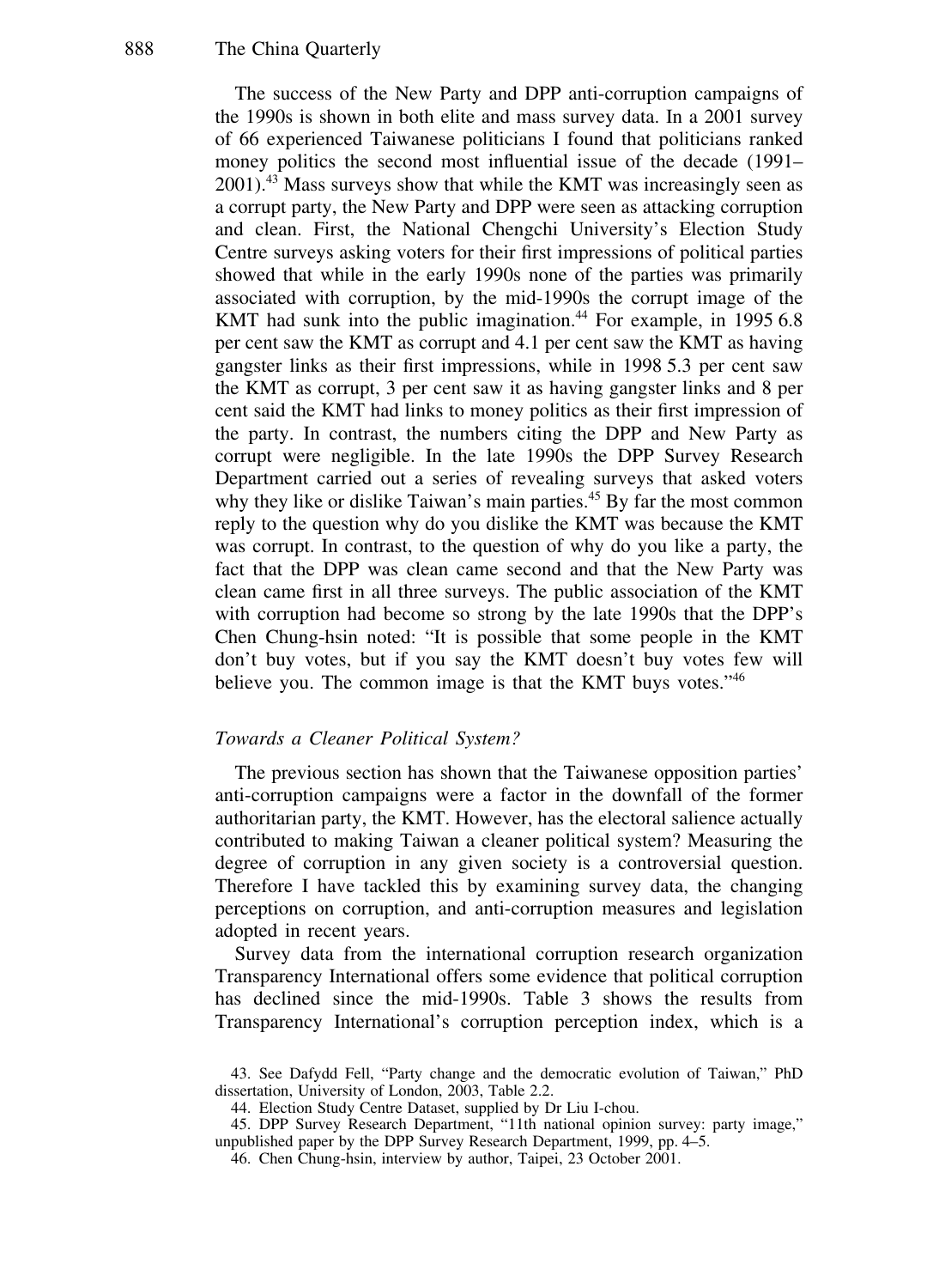| Year | Corruption perception index | World ranking |
|------|-----------------------------|---------------|
| 1995 | 5.08                        | 25/41         |
| 1996 | 4.98                        | 29/54         |
| 1997 | 5.02                        | 31/52         |
| 1998 | 5.3                         | 29/85         |
| 1999 | 5.6                         | 28/98         |
| 2000 | 5.5                         | 28/90         |
| 2001 | 5.9                         | 27/91         |
| 2002 | 5.6                         | 29/102        |
| 2003 | 5.7                         | 30/133        |
| 2004 | 5.6                         | 35/145        |

Table 3: **Transparency International Corruption Perception Index (CPI) for Taiwan, 1995–2004**

*Note:*

The CPI ranks countries in terms of the degree to which corruption is perceived to exist among public officials and politicians. It is a composite index, drawing on 17 different surveys from 13 independent institutions carried out among business people and country analysts, including polls of residents, both local and expatriate. Its scores are based on respondents' perceptions of the degree of corruption on a scale in which 10 equals highly clean and 0 equals highly corrupt. For details see www.icgg.org.

composite index drawing from a range of surveys in which respondents are asked to judge the degree of corruption in a country on a scale where 10 is highly clean and 0 is highly corrupt. The table shows that Taiwan's corruption perception index began to improve in the late 1990s, reaching its least corrupt score of 5.9 in 2001 after the change in ruling parties. However, this table is not conclusive proof that Taiwan has become a cleaner society since democratization, as since 2002 the index has hovered around 5.6, and as the number of countries surveyed by Transparency International has increased, Taiwan's world ranking has fallen slightly.

The impact of the opposition's anti-corruption campaigns is more persuasive when we consider the expansion in norms of what constitutes political corruption and the stricter anti-corruption measures. At the outset of full democratic elections in 1991 the ruling KMT and opposition parties had quite contrasting views on what constituted corruption. The KMT viewed party assets and its patron–client relationship with local factions and big business as integral components of the political system. For most of the general public these phenomena fell into the category of "white corruption." In contrast, the DPP began to challenge the old system of institutionalized corruption, framing this system as "black corruption." By creating a new set of norms on aspects of the corruption issue, the opposition continued to expand the parameters of corruption, as more sub-issues became viewed as either "grey" or "black corruption." As a result of a decade of electoral debate there has been a rapid changing of norms regarding corruption, resulting in both the public and KMT embracing the DPP's definitions. The issue moved from the public to the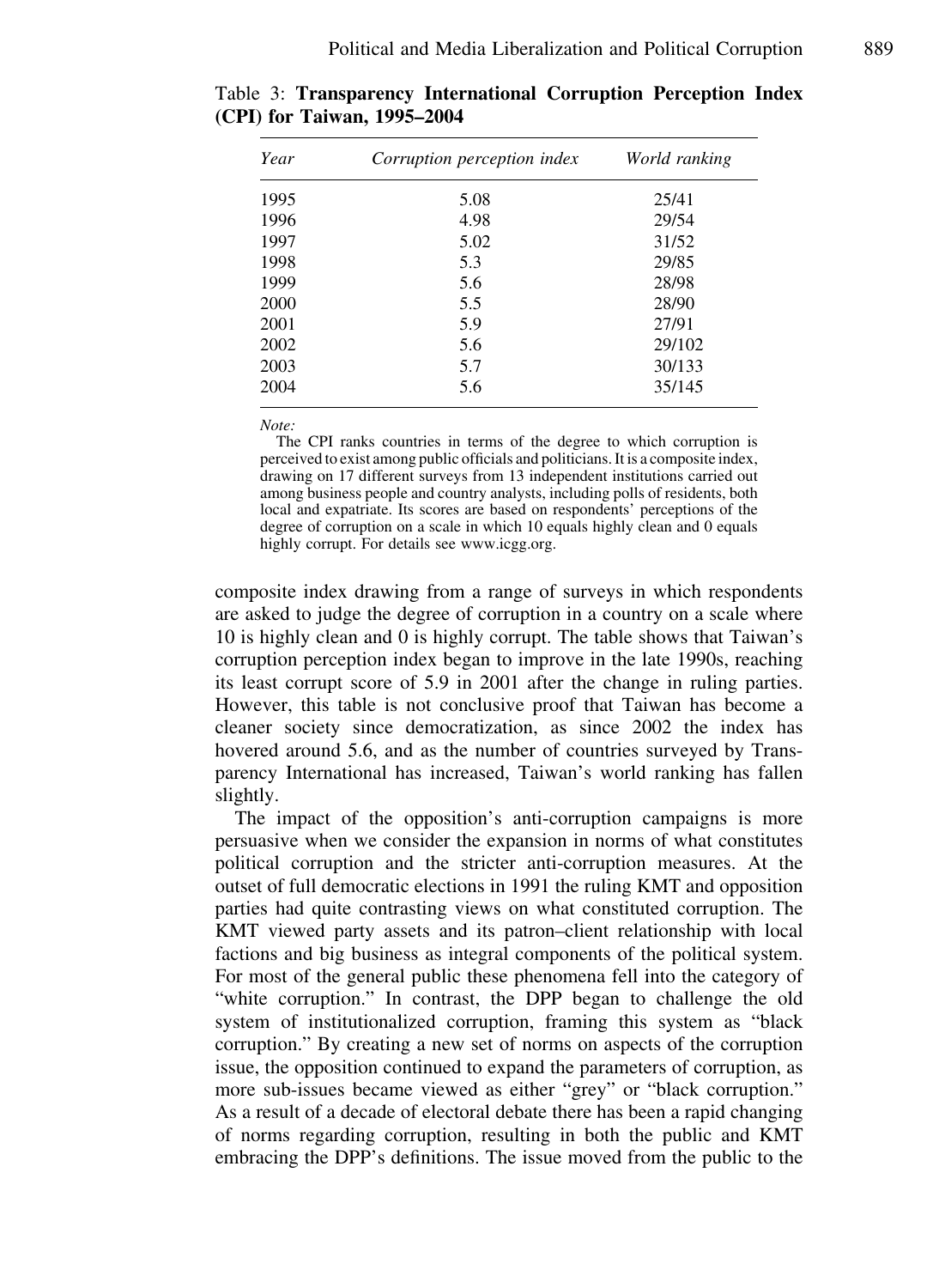formal government agenda as the KMT was forced to respond, first half-heartedly but later more radically, on issues such as party assets, nominating "black gold" candidates and vote buying.

Attacking KMT vote buying was one of the DPP's earliest and most consistent anti-corruption campaign items. By the mid-1990s as the public increasingly saw vote buying as a form of "grey" rather than "white corruption" the KMT was under pressure to respond. In March 1994 following local assembly speaker elections, the Ministry of Justice conducted its largest ever crackdown on vote buying. The scale is evident from the fact that vote-buying investigations were carried out in 22 out of Taiwan's 23 counties and cities, and over 332 councillors were indicted.<sup>47</sup> Naturally such crackdowns did much damage to the KMT itself as the vast majority of those indicted were KMT nominated politicians.

Gradually the scope of what is seen as vote buying widened as a result of campaigns. In the past it was normal practice for the KMT to mobilize civil servants to attend KMT rallies, offering the incentives of "travel expenses." However, by 2000 the climate had changed, with the practice seen as a form of "black" or "grey corruption." In 2000 the KMT was discredited by allegations of pressurizing and paying civil servants to join KMT rallies.<sup>48</sup> Moreover even the common practice of holding election banquets in which candidates competed to see who could attract the most voters to gigantic free meals has increasingly become equated with vote buying or "grey corruption." In urban areas such banquets are increasingly frowned upon.

There is a wide consensus that vote buying has declined in effectiveness. As the former KMT secretary general Hsu Shui-teh explained: "Before vote buying worked. Scarves or other things. Now hundreds of dollars, people don't care."<sup>49</sup> A common tactic in undermining vote buying has been for the DPP to encourage voters to take KMT bribes but to vote for other candidates. Another factor has been the reduced stigma of actually reporting vote-buying cases to the investigating authorities. Reporting has been encouraged by generous rewards if vote buying cases reach the level of indictments.<sup>50</sup> In fact since the mid-1990s both the DPP and civic organizations have formed vote buyer catching teams, and by the late 1990s even the KMT has been forced to follow suit.<sup>51</sup>

Since the change in ruling party in 2000 the prevalence and effectiveness of vote buying has declined and anti-vote buying measures have become even tougher. In the first post-turnover election of 2001 the DPP's minister of justice Chen Ting-nan took a very tough line declaring any election gifts of a value greater than NT\$6 constituted vote buying.

47. See *Far Eastern Economic Review*, 24 March 1994, p. 27; *Far Eastern Economic Review*, 28 April 1994, pp. 18–19.

48. *China Times*, 11 March 2000, p. 3.

49. Hsu Shui-teh, interview by author, Taipei, 11 October 2001.

51. See http://forums.chinatimes.com.tw/report/corrupt/htm/spit/news/90111402.htm, accessed on 15 May 2004.

<sup>50.</sup> The Central Election Commission offers rewards of up to NT\$500,000 for information leading to vote buying convictions. See http://taiwansecurity.org/NYT/NYT-031200.htm, accessed on 15 May 2004.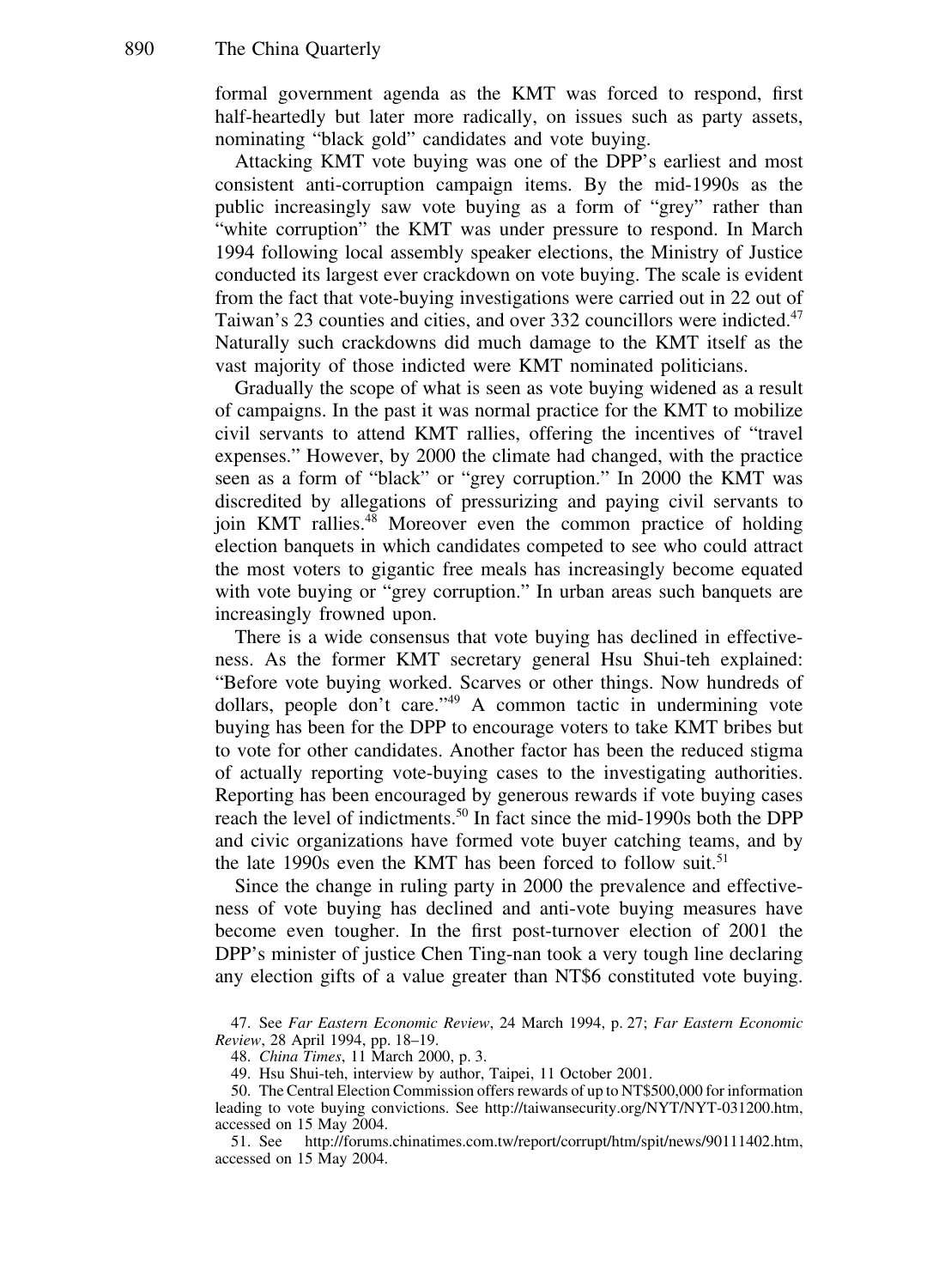The scale of vote buying and corruption related indictments of public officials has shot up since the DPP came to power, with 1,272 indicted by March 2004.<sup>52</sup> In fact Taiwan's most high profile vote buying case came in 2002 when 31 Kaohsiung city councillors were investigated for vote buying in the council speaker election.<sup>53</sup> In short, DPP attacks have widened the scope of what is seen as vote buying, reduced the efficiency of vote buying, promoted stronger anti-vote buying measures, and contributed to making this formally tolerated practice into "black corruption."

There has also been some progress in the area of central government related corruption. For instance, in 1993 an alliance of opposition and rebel KMT legislators pushed through the Mandatory Disclosure and Mandatory Trust Clauses of the Financial Disclosure Bill, which forced senior government officials to declare their financial assets.<sup>54</sup> Similarly, anti-corruption measures in government construction schemes have been tightened considerably. Therefore the endless corruption scandals over the Taipei metro in the early to mid-1990s can be contrasted with the relative absence of scandals in the later stages of this project, the Kaohsiung metro and the High Speed Rail project.

Now that the KMT has become the opposition party it plays the supervisory role on the ruling DPP. For instance, during the 2004 presidential election campaign the KMT and its media allies made repeated accusations of illegal political donations against President Chen. As a result cross-party support was reached for the passing of the Political Donations Law on the day before the election.<sup>55</sup>

Ten years of anti-corruption campaigns have also had an impact on acceptance of corruption at the local level. The accusation that the KMT has nominated gangster-linked politicians has repeatedly damaged the party in elections. However, it was not until its disastrous defeat in 2000 that the KMT took serious measures to avoid nominating candidates with corrupt reputations by introducing radical nomination reforms. The drafter of the new regulations, Ting Shou-chung, summed up their key principles: "Anyone who has been convicted of a criminal offence or breaking the Election and Recall Law, even if they have only been through the first trial, cannot be nominated."56 This meant that a number of infamous and long-serving KMT politicians did not stand for election, and by the 2004 legislative elections allegations of KMT "black gold" candidates were rare.

Since becoming the ruling party the DPP has continued to attack the KMT's links with local corruption. One particular target has been

55. See "Political donations law passes third reading," *China Times Evening News*, 18 March 2004 (available from China Times online database).

56. Ting Shou-chung, interview by author, Taipei, 27 September 2001.

<sup>52.</sup> See http://www.moj.gov.tw/chinese/d3\_5\_detail.aspx?jobid = 1300000423&jobtype  $= 14$ , accessed on 20 March 2004.

<sup>53.</sup> www.taipeitimes.com/news/front/archives/2002/12/28/188861/print, accessed on 27 October 2004.

<sup>54.</sup> Lin Chia-long, "Paths to democracy: Taiwan in comparative perspective," PhD dissertation, Yale University, 1998, p. 444.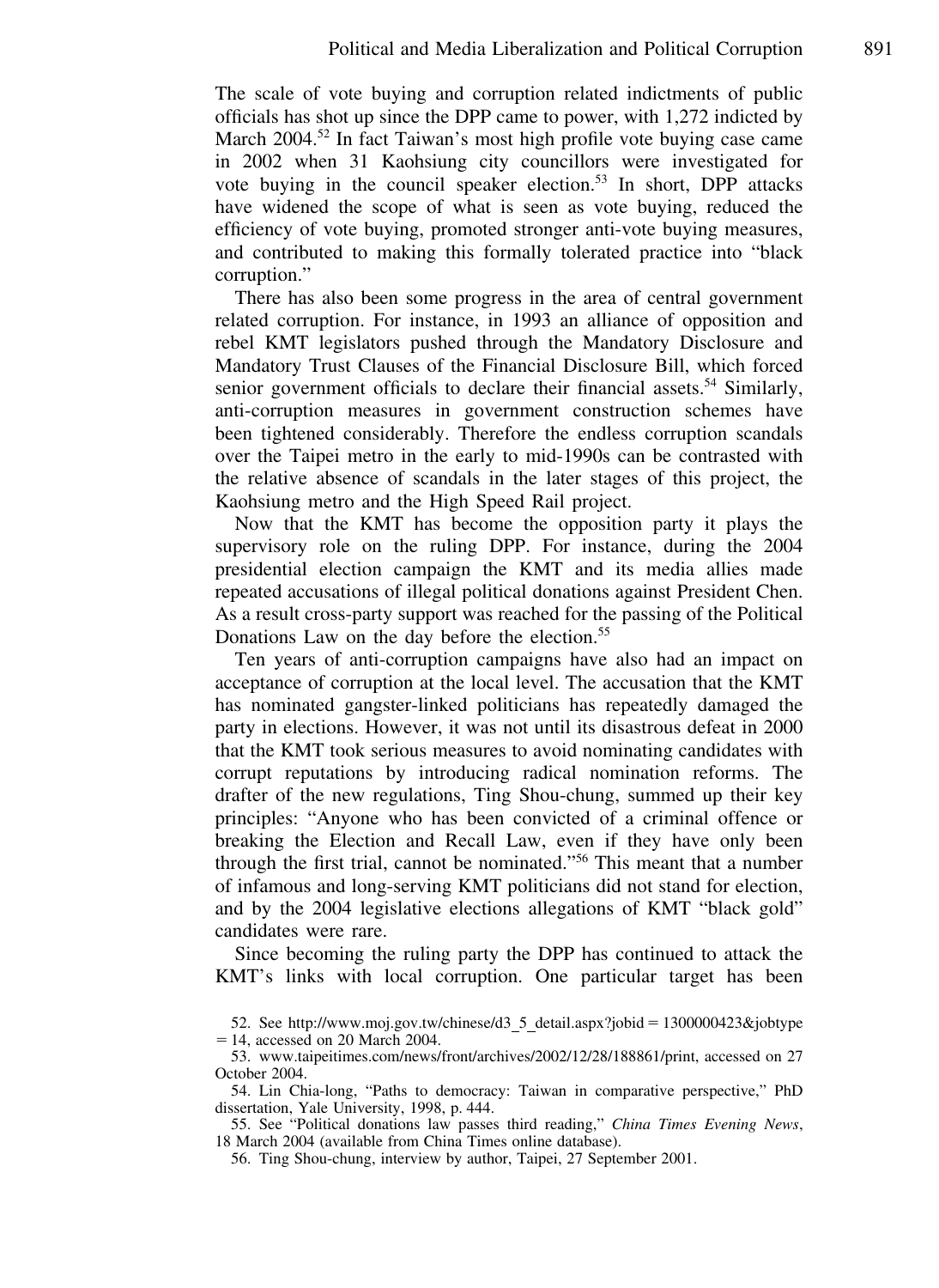the local-level financial institutions such as the credit departments of the farmers' associations, which traditionally were a major resource of funds for corrupt KMT politicians. As the sociologist Wang Fu-chang explained: "The new ruling party wants to cut the links between the KMT and 'black gold.' The reorganization of local financial organizations and investigation into banks' political over-lending: this is one matter in which the new government has made the most effort."<sup>57</sup> In addition, numerous infamous KMT-linked local politicians have been indicted during the last four years, including Lo Fu-chu, Yen Ching-piao, Hsiao Teng-shih and Chu An-hsiung.<sup>58</sup>

Since 2000 all three leading parties have attempted to keep their distance from local politicians with corrupt reputations. For instance, in 2001 when the DPP Tainan city mayor was involved in a corruption case, the DPP was quick to abandon him and nominate an alternative candidate. Similarly, when Soong Chu-yu formed the People's First Party, Yen Ching-piao was not allowed to join. Although Yen had campaigned hard for Soong in the 2000 presidential contest, it was feared that his corrupt reputation would damage the new party's image. In short, even locallevel corruption has made the transition from "white" to "grey" or "black corruption."

The KMT's party assets were long an accepted component of the KMT party state, and it was not until the 1990s election campaigns that the legitimacy of its vast business empire was challenged. The DPP framed party assets as a form of "black corruption" to create a more level electoral playing field and discredit the KMT. After a decade of campaigns electoral pressure has forced the KMT to act. At the 1996 National Development Conference the KMT agreed for the first time to reform its party assets and in the 2000 presidential election KMT candidate Lien Chan promised to end political parties' involvement in profit-making businesses.59

Following the change in ruling parties more progress has been made on this issue. The Control Yuan carried out a thorough investigation of KMT assets and has called for Taiwan to follow the "East German model" of nationalizing the former authoritarian party's assets. $60$  The DPP still continues to raise the issue of party assets at election time. In the run-up to the December 2002 mayoral elections the Executive Yuan drew up a Political Party Law which would ban political parties from operating or owning any profit-making businesses. However, once more the KMT expressed its opposition. $6\overline{1}$  In the 2004 presidential elections the DPP's accusations that the KMT illegally obtained its party assets again put the KMT on the defensive. As a result of DPP pressure the KMT has for

<sup>57.</sup> Wang Fu-chang, interview by author, Taipei, 26 October 2001.

<sup>58.</sup> www.etaiwanesenews.com/Taiwan/2004/01/13/1073959580.htm, accessed on 15 May 2004.

<sup>59.</sup> This pledge was made in the KMT television election ad entitled "Lien Chan's proposal."

<sup>60.</sup> Huang Huang-hsiung, interview by author, Taipei, 9 November 2001.

<sup>61.</sup> See www.taipeitimes.com/news/2002/09/10/0000167486, accessed on 15 May 2004.